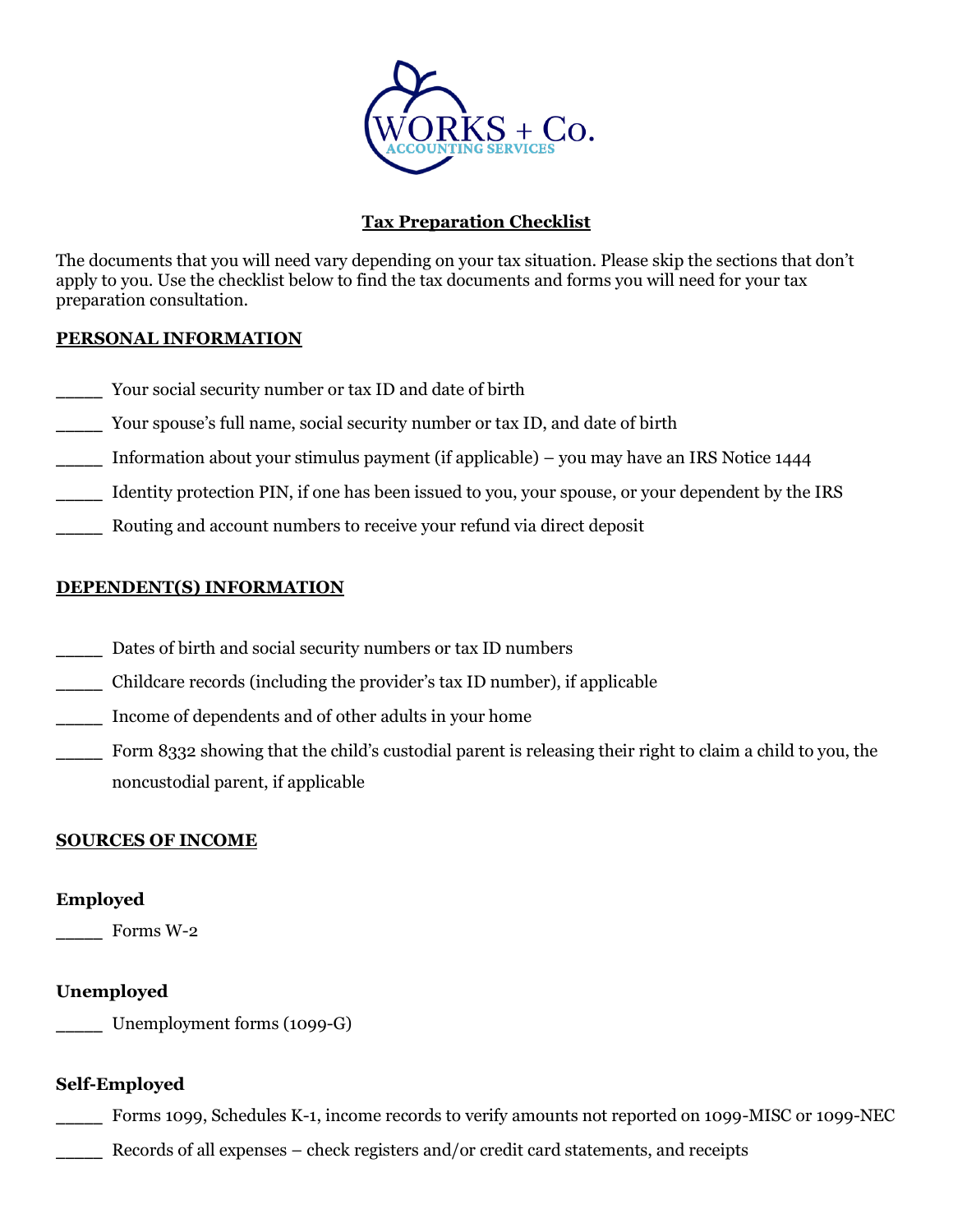- Business-use of asset information (cost, date placed in service etc.) for deprecation
- Home office information, if applicable
- Record of estimated tax payments made (Form 1040-ES)

## **Rental Income**

- \_\_\_\_\_ Records of income and expenses
- Rental asset information (cost, date placed in service etc.) for deprecation
- Record of estimated tax payments made (Form 1040-ES)

### **Retirement Income**

- Pension/IRA/annuity income (1099-R)
- \_\_\_\_\_ Traditional IRA basis (i.e., amounts you have contributed to the IRA that were already taxed)
- Social security/RRB income (SSA-1099, RRB-1099)

### **Savings & Investments or Dividends**

- \_\_\_\_\_ Interest, dividend income (1099-INT, 1099-OID, 1099-DIV)
- Income from sales of stock or other property (1099-B, 1099-S)
- Dates of acquisition and records of your cost or other basis in property you sold (if basis not reported on 1099-B)
- Health Savings Account and long-term care reimbursements (1099-SA or 1099-LTC)
- \_\_\_\_\_ Expenses related to your investments
- Record of estimated tax payments made (Form 1040-ES)
- Transactions involving cryptocurrency (virtual currency)

### **Other Income & Losses**

- Gambling income (W-2G or records showing income, as well as expense records)
- \_\_\_\_\_ Jury duty records
- \_\_\_\_\_ Hobby income and expenses
- \_\_\_\_\_ Prizes and awards
- \_\_\_\_\_ Trust income
- Royalty income (1099-MISC)
- \_\_\_\_\_ Any other 1099s received
- \_\_\_\_\_ Record of alimony paid/received with ex-spouse's name and social security number
- \_\_\_\_\_ State tax refund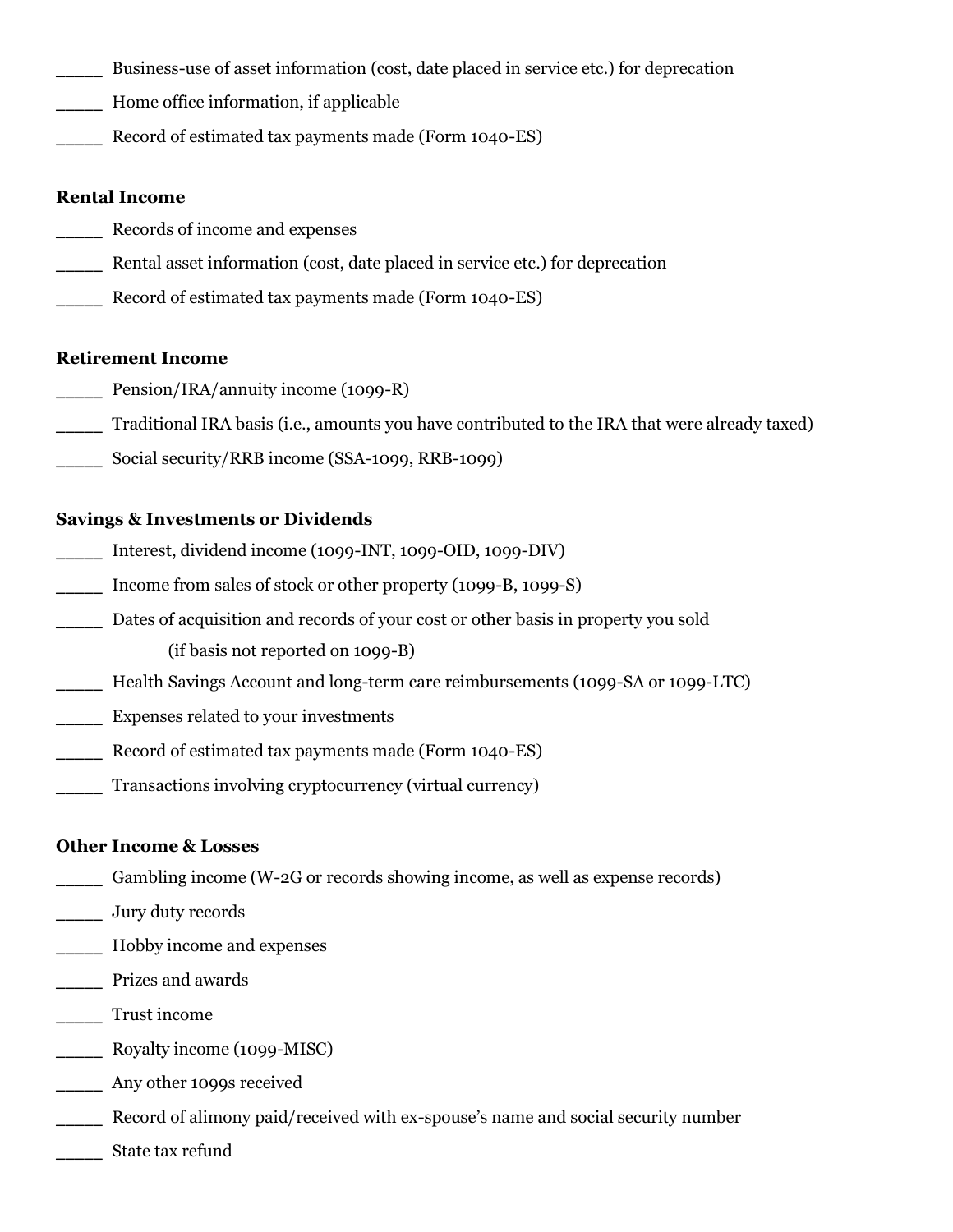## **TYPES OF DEDUCTIONS**

### **Home Ownership**

- Forms 1098 or other mortgage interest statements
- Real estate and personal property tax records
- Receipts for energy-saving home improvements (solar panels, solar water heater, etc.)
- \_\_\_\_\_ All other 1098 series forms

### **Charitable Donations**

- \_\_\_\_\_ Cash amounts donated to houses of worship, schools, other charitable organizations
- \_\_\_\_\_ Records of non-cash charitable donations
- Amounts of miles driven for charitable or medical purposes

### **Medical Expenses**

\_\_\_\_\_ Amounts paid for healthcare, insurance, and to doctors, dentists, and hospitals

## **Health Insurance**

Form 1095-A if you enrolled in an insurance plan through the Marketplace (Exchange)

### **Childcare Expenses**

- Fees paid to a licensed day care center or family day care for care of an infant or preschooler
- Amounts paid to a baby-sitter or provider care of your child under age 13 while you work
- \_\_\_\_\_ Expenses paid through a dependent care flexible spending account at work

### **Educational Expenses**

- Forms 1098-T from educational institutions
- \_\_\_\_\_ Receipts that itemize qualified educational expenses
- \_\_\_\_\_ Records of any scholarships or fellowships you received
- Form 1098-E if you paid student loan interest

### **K-12 Educator Expenses**

Receipts for classroom expenses (for educators in grades K-12)

#### **State & Local Taxes**